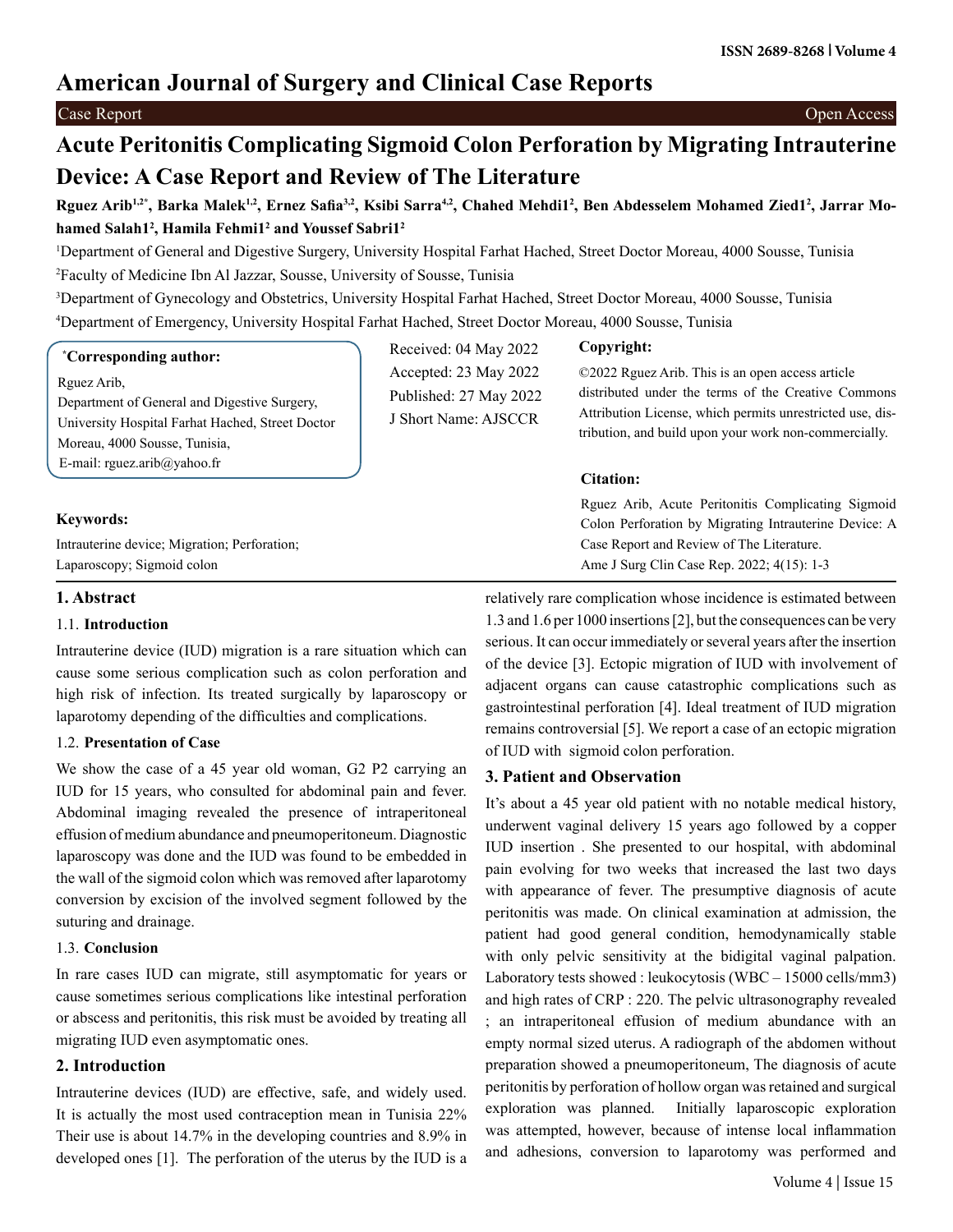#### ajsccr.org 2

Pfannenstiel incision was done (Figure 1). An IUD was found to be embedded in the wall of the sigmoid colon .The device was removed by wedge resection of the involved segment followed by suture of the perforation, and drainage of the abdominal cavity. The postoperative course was uneventful. At the 12-month followup, the patient was asymptomatic.



**Figure1:** IUD found in the wall of the sigmoid colon.

#### **4. Discussion**

The intrauterine device is an effective, safe, well-tolerated, reversible, inexpensive and popular method of contraception. Unfortunately, it is not without risks. The insertion of an IUD can be associated with serious complications such as abdominal pain, pelvic inflammatory disease, expulsion, retraction into the cervix or uterus, uterine perforation, infection and translocation in adjacent organs [6]. Migration of an IUD from the uterus to other organs can be considered to be the result of its expulsion and uterine perforation. The expulsion of the devise is a rare but severe complication. Its risk factors are linked to the device itself such as its structure and components (higher rates occur with copper containing IUD) or the nature and rigidity of the inserted tube, or linked to the patient herself such as : past history of expulsion, young age, dysmenorrhea, the size, position, or the anatomical configuration of the uterus (higher rates occur in retroverted uterus), the insertion period (postpartum and post abortion, higher rates occur in lactating women), or linked to the skill of the operator and the follow-up [7,8,9].

In most cases, uterine perforation is primary or iatrogenic, occurring immediately upon insertion [7] but most of them are asymptomatic and therefore go unnoticed until the follow-up examination is performed or when the patient becomes symptomatic [5,8]. For early detection, some authors recommend a trans-vaginal

ultrasound to be performed immediately after insertion, especially when it is difficult or extremely painful according to the patient [10]. The perforation can also be secondary or late occurring spontaneously during the first year after insertion in half of cases [11]. The literature review revealed that IUD migration, can most of the time remain silent (85% of them were) [12] and revealed just by the disappearance of the marking string or occurrence of an unwanted pregnancy in 30% of cases [5,13,14]. The triad of abdominal pain, fever and intermittent diarrhea with a missing IUD would point to a bowel injury [15], such as gastrointestinal perforation, acute intestinal obstruction, fistula, intra-abdominal abscess or even peritonitis [16,17,18]. In our case, the device's migration was revealed by its complication, as pelvic abscess after perforation of the sigmoid colon, this complication is found in 15 to 20 % of cases [19]. Many clinicians recommend a checkup 6 weeks after the IUD insertion, to look for signs of perforation such as the shortening of the string length. If IUD displacement is suspected, transvaginal ultasonography is indicated first and sometimes radiographs to show that the device is not within the uterus. [8,20]. Other times, complications such as bowel perforation, abscess formation or peritonitis are found on Computed tomography scanning or MRI. [20].

## **5. The Management of an Intraperitoneal IUD in Asymptomatic Patients is Controversial**

The World Health Organization recommend that displaced IUDs should be removed to avoid possible complications due to intraperitoneal adhesion formation, or migration into nearby organs. [21]. However, some authors, such as Markovich [22] or Adoni and Ben Chetrit [23] claim that it is not mandatory to remove the IUD in asymptomatic uncomplicated cases and advocate simple monitoring [11,13,17] due to the risk of intra-operative secondary migration [19] and to avoid the inherent morbidity of surgery and anesthesia [24]. In our observation, IUD migration was practically asymptomatic for years, with appearance of gradually increasing abdominal pain, complicated by local peritonitis associated to sigmoid perforation. Generally, the perforation occurs through the posterior wall of the uterus [17]. The migration may be partial, limited into the uterine wall, or total, into the peritoneal cavity or reaching the nearby organs in 15% of cases [24,25]. The digestive organs that are the most involved, with a clear predominance for the sigmoid colon (40.4%), followed by the small intestine  $(21.3\%)$  and the rectum  $(21.3\%)$  [18,25,26]. This complication could have been avoided if the ectopic IUD was diagnosed and removed earlier. In the literature, the success rate of laparoscopy as a method for removing a mislocated IUD from the peritoneal cavity, was of 77% reported by McKenna in 1982. The main causes of failure were the fact that the device was deeply embaded in the omentum and was not seen during the laparoscopy [27] and the existence of multiple adhesions which made it necessary to convert into open surgery after a first laparoscopy [17,18]. In our